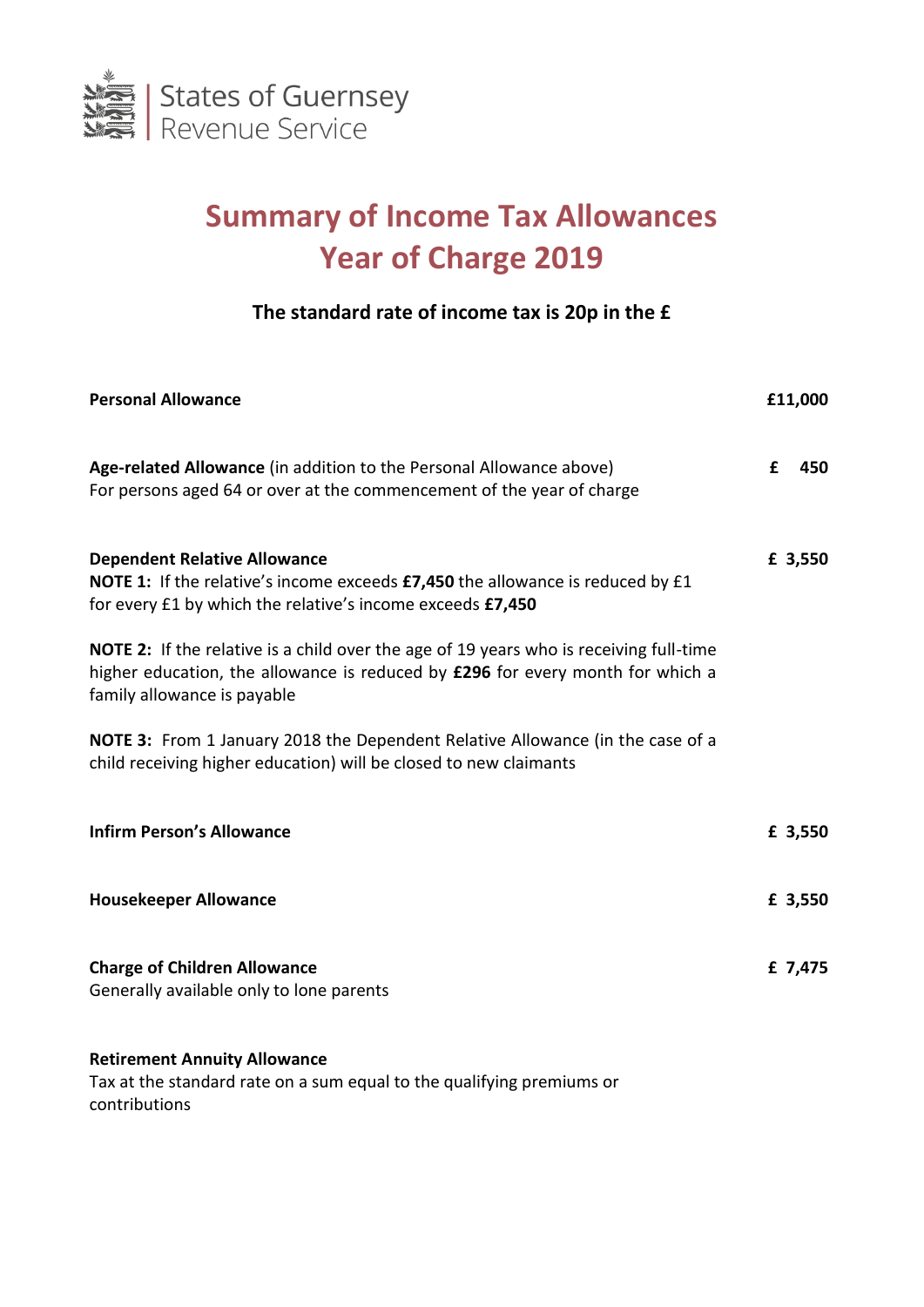#### **FIRST SCHEDULE**

### **Year of Charge 2019**

Allowances claimable by an individual solely or principally resident in Guernsey by way of relief from income tax at the standard rate. In order to calculate the amount of the allowance, where the taxpayers are married or in a civil partnership, each spouse's income shall be considered separately, in accordance with the table below. All allowances are subject to the following conditions –

- (i) the allowances shall be pro-rated for a person who is solely or principally resident in the years of that person's, arrival in, or permanent departure from, Guernsey, based on the proportion of time spent in Guernsey in the relevant year of charge in the same manner in which income is pro-rated by virtue of sections 5(3) and 5(4) of the Income Tax (Guernsey) Law, 1975,
- (ii) where a person is in receipt of a Guernsey source pension, which is liable to be taxed at source under the Employees Tax Instalment scheme, or a Guernsey old age pension arising under section 33 of the Social Insurance (Guernsey) Law 1978, then the pro-rating under section 51(5) and 51A(2A) of the Income Tax (Guernsey) Law, 1975 shall apply –
	- (a) from the commencement of the year of charge until the date of arrival (in the case of that person's permanent arrival),
	- (b) from the date of departure until the end of the year of charge (in the case of that individual's permanent departure), and
- (iii) the totality of each person's allowances and withdrawable deductions are reduced at a ratio of £1 of allowances and withdrawable deductions for every £5 that that person's calculated income is above £100,000 in respect of the relevant tax year.

For the purpose of this schedule –

- (a) calculated income is an individual's income net of deductions but gross of any withdrawable deductions to which that individual is entitled, and
- (b) the withdrawable deductions are the following deductions
	- Pension contributions, namely
		- o Retirement Annuity Allowance
		- o contributions to an approved occupational or personal pension scheme

over £1,000 (which aggregate amount shall not be withdrawn, and shall not form part of the 'withdrawable deductions')

• Mortgage interest relief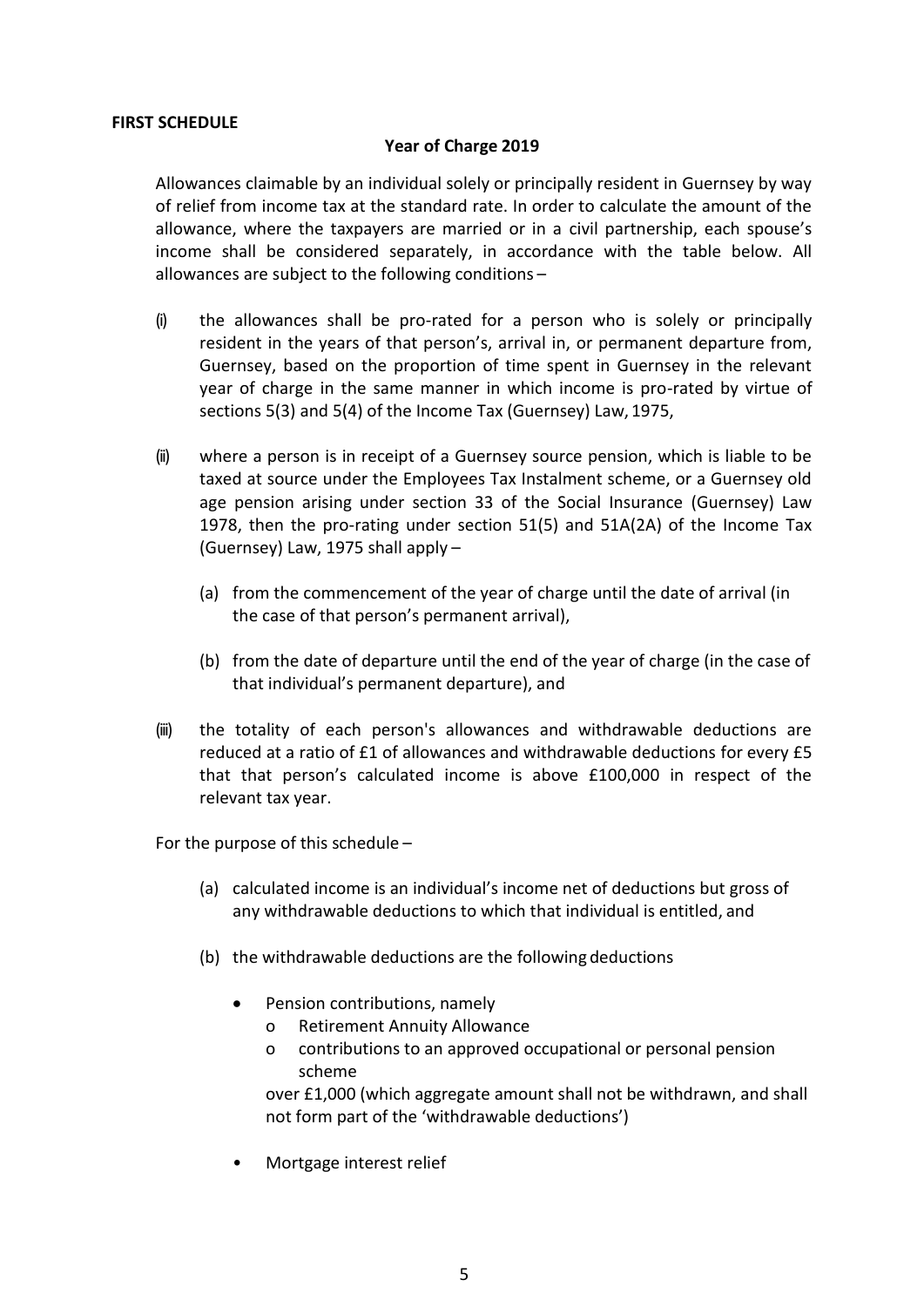- 
- 
- 

#### **NATURE OF ALLOWANCE AMOUNT OF ALLOWANCE**

1. **Personal Allowance\*^** Tax at the standard rate on £11,000.

2. **Age-related allowance\*^** Tax at the standard rate on £450 for persons aged 64 years or over at the commencement of the year of charge.

3. **Dependent Relative Allowance\*** In respect of each dependent relative - tax at the standard rate on £3,550 or on the amount of the contributions whichever is less:

> Provided that if the income of the dependent relative (exclusive of any contribution) exceeds £7,450 the allowance shall be reduced to tax at the standard rate on such sum as remains after subtracting from £3,550 the sum of £1 for every pound by which the dependent relative's income exceeds £7,450.

> Provided further that if any Family Allowances are payable in respect of the dependent relative, the allowance shall be further reduced to tax at the standard rate on such sum as remains after subtracting from £3,550, or such lesser sum as remains after deducting from £3,550 the sum of £1 for every pound by which the dependent relative's income exceeds £7,450 the sum of £296 for every month in the year of charge for which such Family Allowances are payable.

- 4. **Infirm Person's Allowance\*** Tax at the standard rate on £3,550
- 5. **Housekeeper Allowance** Tax at the standard rate on £3,550
- 6. **Charge of Children Allowance\*** Tax at the standard rate on £7,475
- 

7. **Retirement Annuity Allowance\*** Tax at the standard rate on a sum equal to the qualifying premiums or contributions.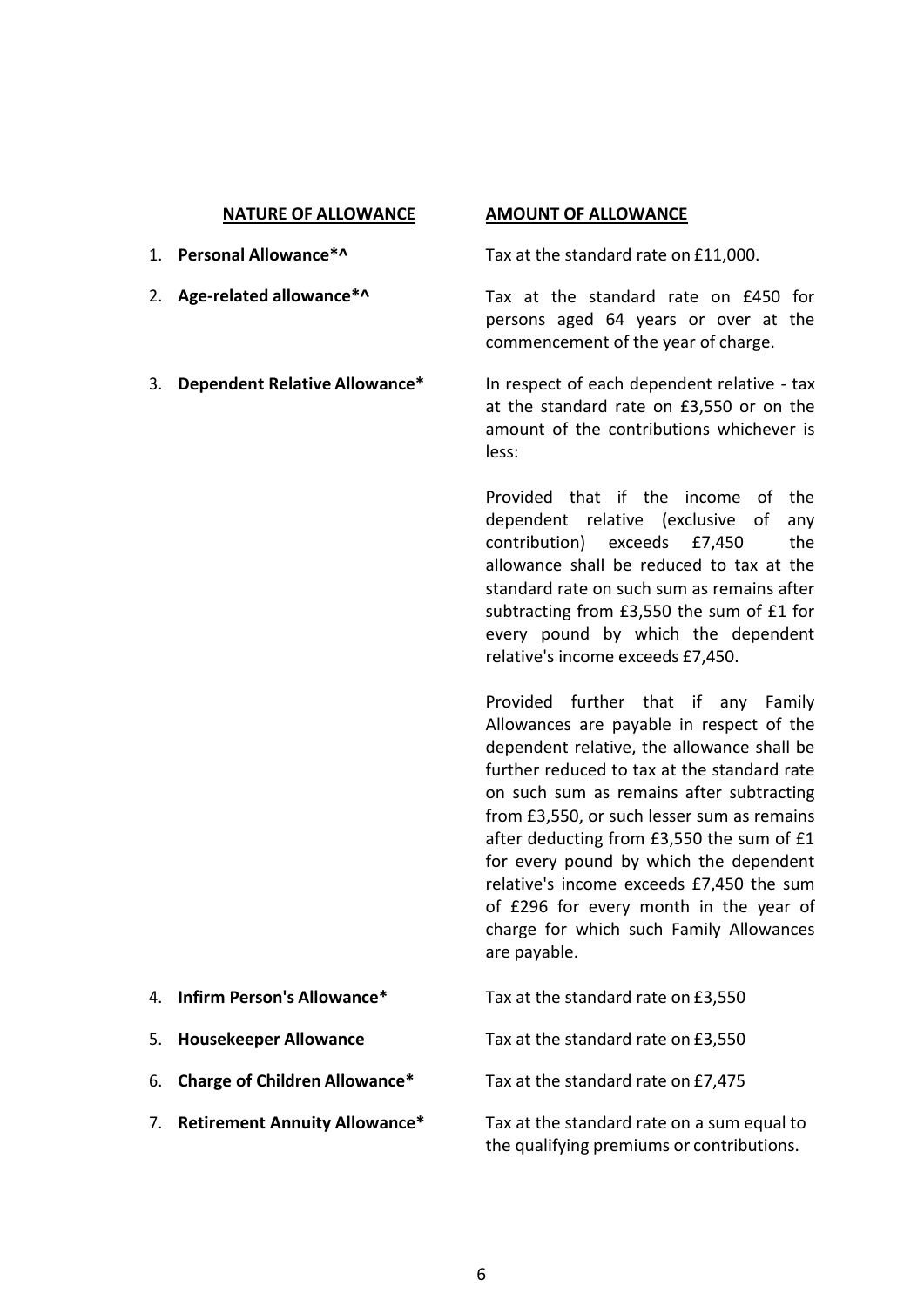#### **SECOND SCHEDULE**

Conditions applicable to the allowances specified in the First Schedule

#### **Dependent Relative Allowance**

- A. (1) The conditions to be fulfilled to entitle a claimant to a dependent relative allowance in the case of a child receiving higher education are:
	- (a) that the child in respect of whom an allowance is claimed
		- (i) is the child of the claimant, or
		- (ii) is the illegitimate child of the claimant and in the year of charge is maintained by the claimant;
	- (b) that on the first day of August in the year of charge, the child is over the age of nineteen years and is, in that year of charge, receiving full-time instruction at any university, college, school or other educational establishment.
	- (c) that the claim relates to a dependent relative in respect of whom a claim has already been made for a year of charge prior to the Year of Charge 2018.
	- (2) The expression "child" shall include a stepchild, and a child who has been lawfully adopted shall be treated as the child of the individual by whom he has been so adopted and not as the child of the natural parent.
	- (3) Where a couple are cohabiting as if they were married and either has a child in respect of whom a dependent relative allowance is claimable, either individual by a notice in writing addressed to the Director, may elect that, for the purposes of the said allowance, the child shall be treated as if it were the child of that cohabitee.
	- (4) In computing the amount of a child's income in his own right, no account shall be taken of any sum to which the child is entitled as the holder of a scholarship, bursary or other similar educational endowment.
	- (5) Where two or more persons jointly maintain or contribute towards the maintenance of any such person as aforesaid, the allowance shall be apportioned between them in proportion to the amount or value of their respective contributions towards the maintenance of that person.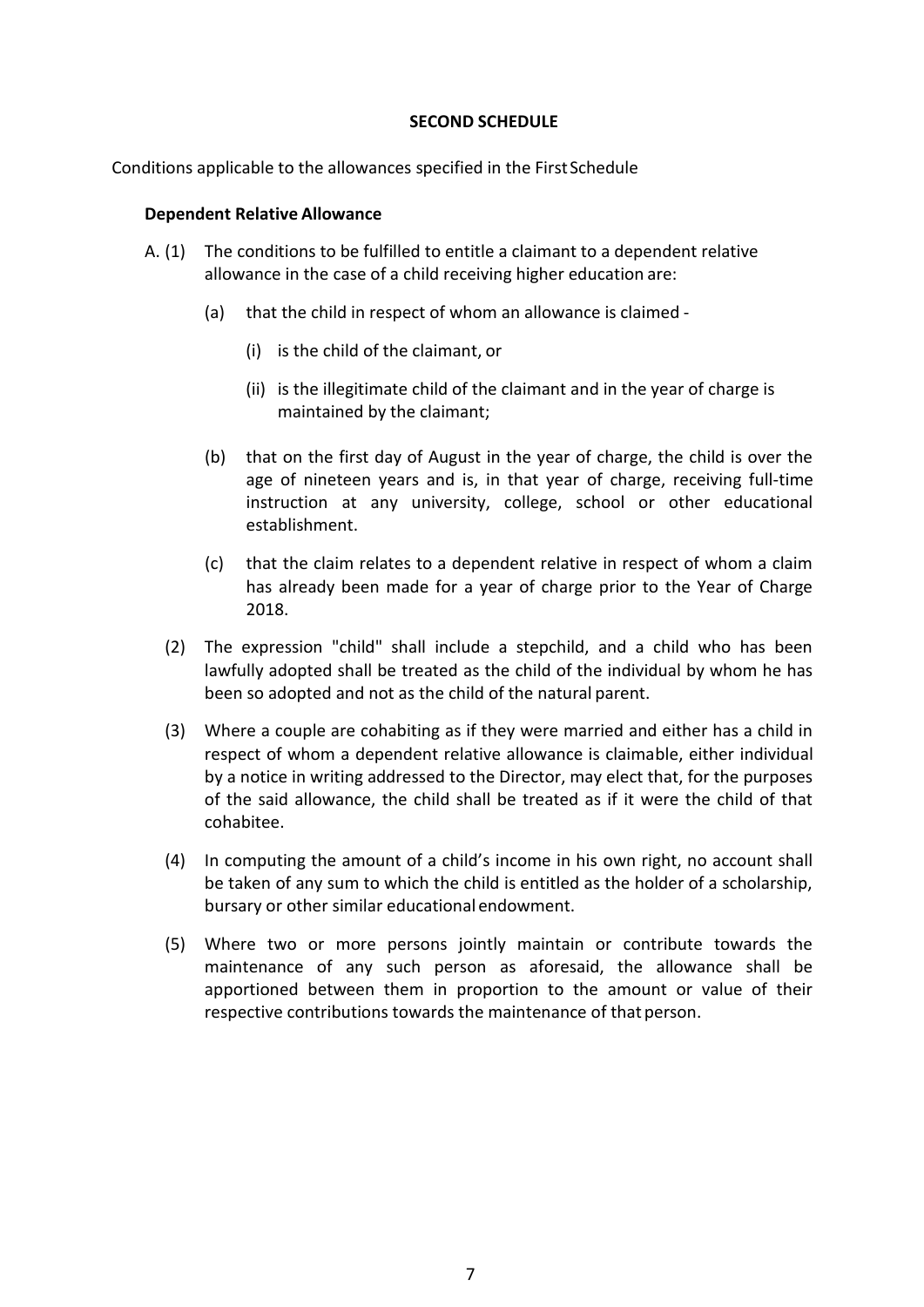- B. (1) The conditions to be fulfilled to entitle a claimant to a dependent relative allowance in any other case are:
	- (a) that the claimant at his own expense maintains or contributes towards the maintenance of a person being a relative of the claimant or of the claimant's spouse; and
	- (b) that the person so maintained is prevented by incapacity due to old age or infirmity from maintaining himself; and
	- (c) that the claim relates to a dependent relative in respect of whom a claim has already been made for a year of charge prior to the Year of Charge 2009.
	- (2) Where two or more persons jointly maintain or contribute towards the maintenance of any such person as aforesaid, the allowance shall be apportioned between them in proportion to the amount or value of their respective contributions towards the maintenance of that person.

### **Infirm Person's Allowance**

- (1) The conditions to be fulfilled to entitle a claimant to an infirm person's allowance are:
	- (a) that the claimant is by reason of old age or infirmity or by reason of the old age or infirmity of the claimant's spouse compelled to maintain or employ an individual solely for the purpose of having care of the claimant or the claimant's spouse;

*Provided that the allowance shall not be granted by reason of infirmity unless throughout the year the claimant or the claimant's spouse was permanently incapacitated by physical or mental infirmity.*

- (b) if such an individual is a relative of the claimant or of the claimant's spouse and if the claimant is entitled to any other allowance in the First Schedule in respect of that individual, that the claim has been relinquished;
- (c) that the claim relates to an infirm person in respect of whom a claim has already been made for a year of charge prior to the Year of Charge 2009.
- (2) Not more than one allowance shall be allowed to any claimant for any year.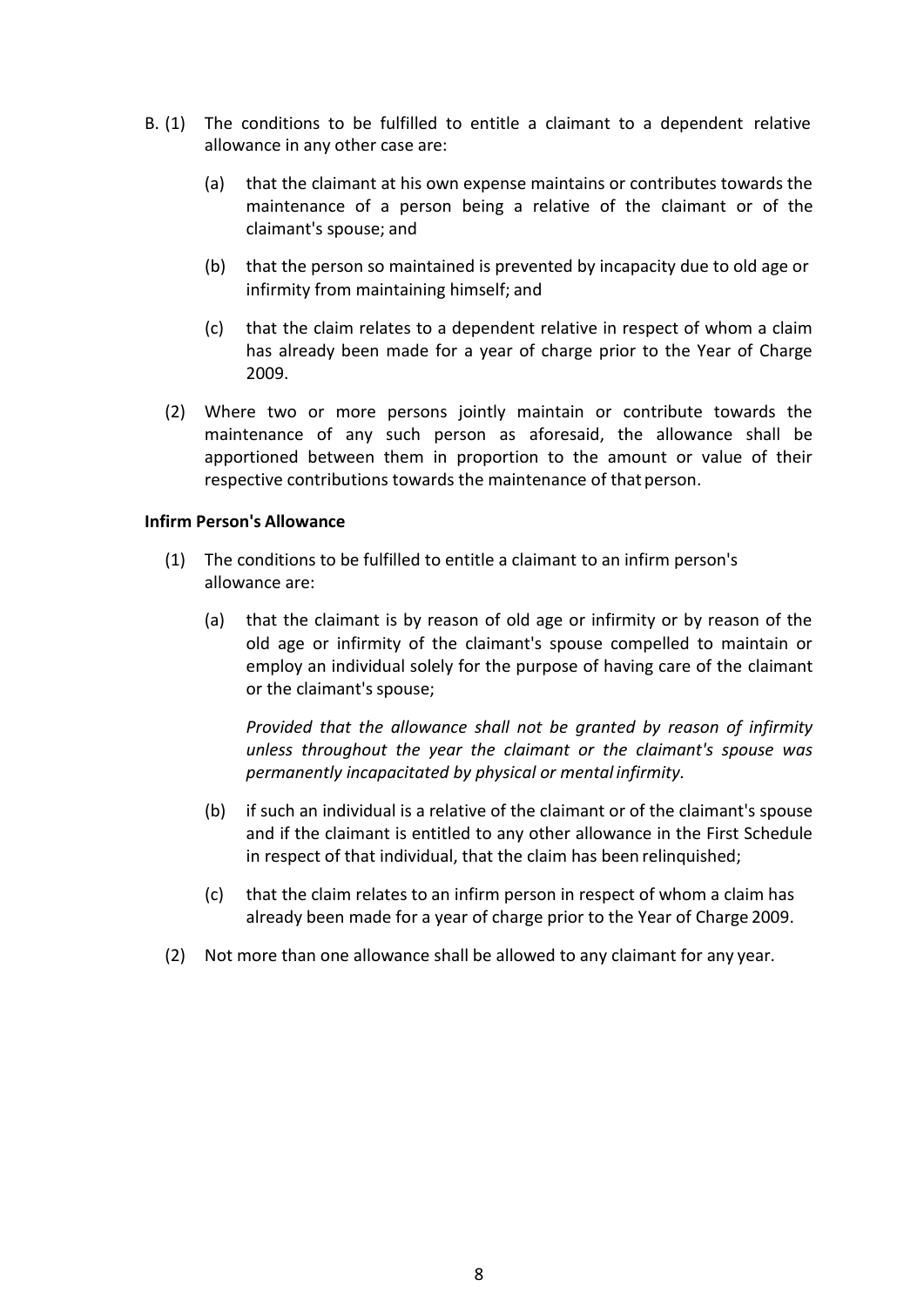#### **Housekeeper Allowance**

- (1) The conditions to be fulfilled to entitle the claimant to a housekeeper allowance are:
	- (a) that the claimant is a widow or widower.
	- (b) that in the year of charge a person is employed or maintained by the claimant solely for the purpose of acting in the capacity of a housekeeper for the claimant;
	- (c) if such person is a relative of the claimant or of the claimant's deceased spouse and if the claimant is entitled to any other allowance in the First Schedule in respect of that person, that the claim has been relinquished;
	- (d) that the claim relates to a housekeeper in respect of whom a claim has already been made for a year of charge prior to the Year of Charge 2009.
- (2) A housekeeper allowance shall not be granted to any individual for any year in respect of more than one person.
- (3) A housekeeper allowance shall not be granted to any individual in any year in which another person's unused allowance has been transferred to that individual or if that individual is in receipt of an infirm person's allowance.
- (4) "Housekeeper" means a person who is responsible by delegation for the management of the household, including arrangements for food, housekeeping expenditure and the care of linen and laundry.

### **Charge of Children Allowance**

- (1) The conditions to be fulfilled to entitle a claimant who is married or in a civil partnership to a charge of children allowance are:
	- (a) that in the year of charge the claimant, or the claimant's spouse, is in receipt of Family Allowances in respect of one or more children
		- (i) on 1 January, or
		- (ii) on the date on which Family Allowance is first claimed in respect of that child in the year in question,

whichever date is first relevant, and

- (b) that the claimant proves that throughout the year either the claimant or the claimant's spouse is totally incapacitated by physical or mental infirmity and that a person is maintained or employed by the claimant for the purpose of having the charge and care of the child, and
- (c) that neither the claimant nor any other individual is entitled to a dependent relative allowance in respect of the person so employed or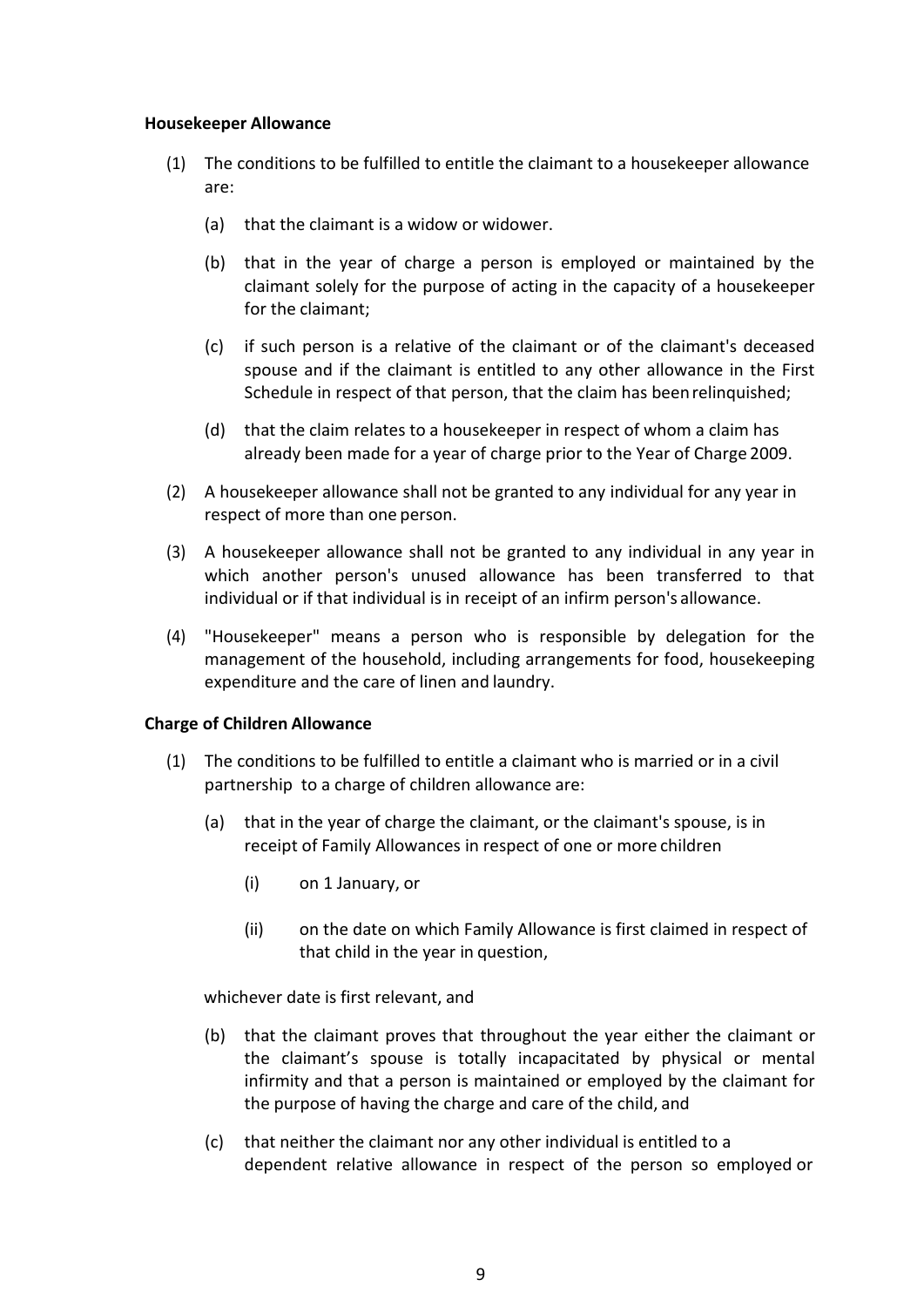maintained, or if the claimant or any other individual is so entitled, that the claim has been relinquished.

- (2) The conditions to be fulfilled to entitle a claimant who is not married or in a civil partnership to a charge of children allowance that in the year of charge:
	- (a) the claimant is in receipt of Family Allowances in respect of one or more children
		- (i) on 1 January, or
		- (ii) on the date on which Family Allowance is first claimed in respect of that child in the year in question,

whichever date is first relevant, and

- (b) the claimant is not cohabiting with another person, except where
	- (i) the claimant proves that throughout the year either the claimant or the claimant's cohabitee is totally incapacitated by physical or mental infirmity, and that a third person is maintained or employed by the claimant for the purpose of having the charge and care of the child, and
	- (ii) neither the claimant nor any other individual is entitled to a dependent relative allowance in respect of the person so employed or maintained or if the claimant or any other individual is so entitled that the claim has been relinquished.
- (3) The claimant shall have relinquished any claim to a housekeeper allowance or to an infirm person's allowance for that year.
- (4) Where an individual has a child receiving higher education he shall, for the purposes of the preceding paragraphs numbered (1) to (3), be treated as if he were in receipt of a Family Allowance in respect of the said child.

Provided that if there are two such individuals the charge of children allowance shall be apportioned between them in proportion to the amount or value of their respective contributions towards the maintenance of that child

(5) Not more than one allowance shall be granted to any claimant for any year.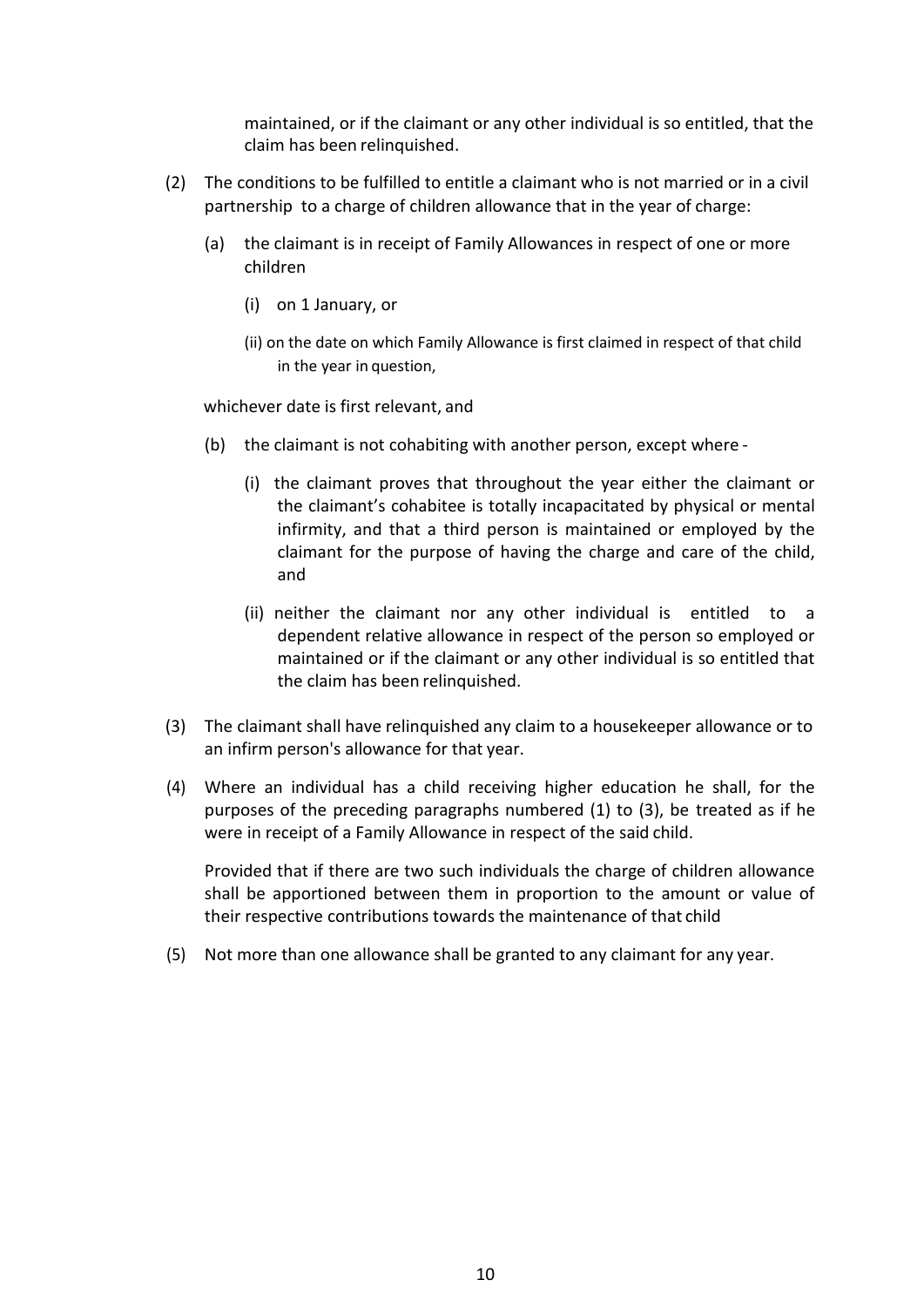#### **Retirement Annuity Allowance**

- (1) The conditions to be fulfilled to entitle a claimant to a retirement annuity allowance or deduction under section 8(3)(bb) are that the claimant pays a premium or makes a contribution to a retirement annuity scheme or to a retirement annuity trust scheme approved under the provisions of section 157A of the Income Tax (Guernsey) Law, 1975 and of which the claimant or the claimant's spouse is a beneficiary.
- (2) Subject to the provisions of the next succeeding paragraph the qualifying premiums or contributions, as the case may be, shall be the amount of any premium paid or contribution made by the claimant during the year of computation of the income of the claimant assessable for the year of charge.
- (3) Notwithstanding the provisions of the preceding paragraph no allowance or deduction shall be given in respect of any qualifying premiums or contributions to the extent that, in aggregate, they exceed:
	- (a) 100% of the income of the claimant during the year of computation referred to in the preceding subparagraph, or
	- (b) any retirement annuity contribution limit for the time being prescribed by Regulations made by the Committee.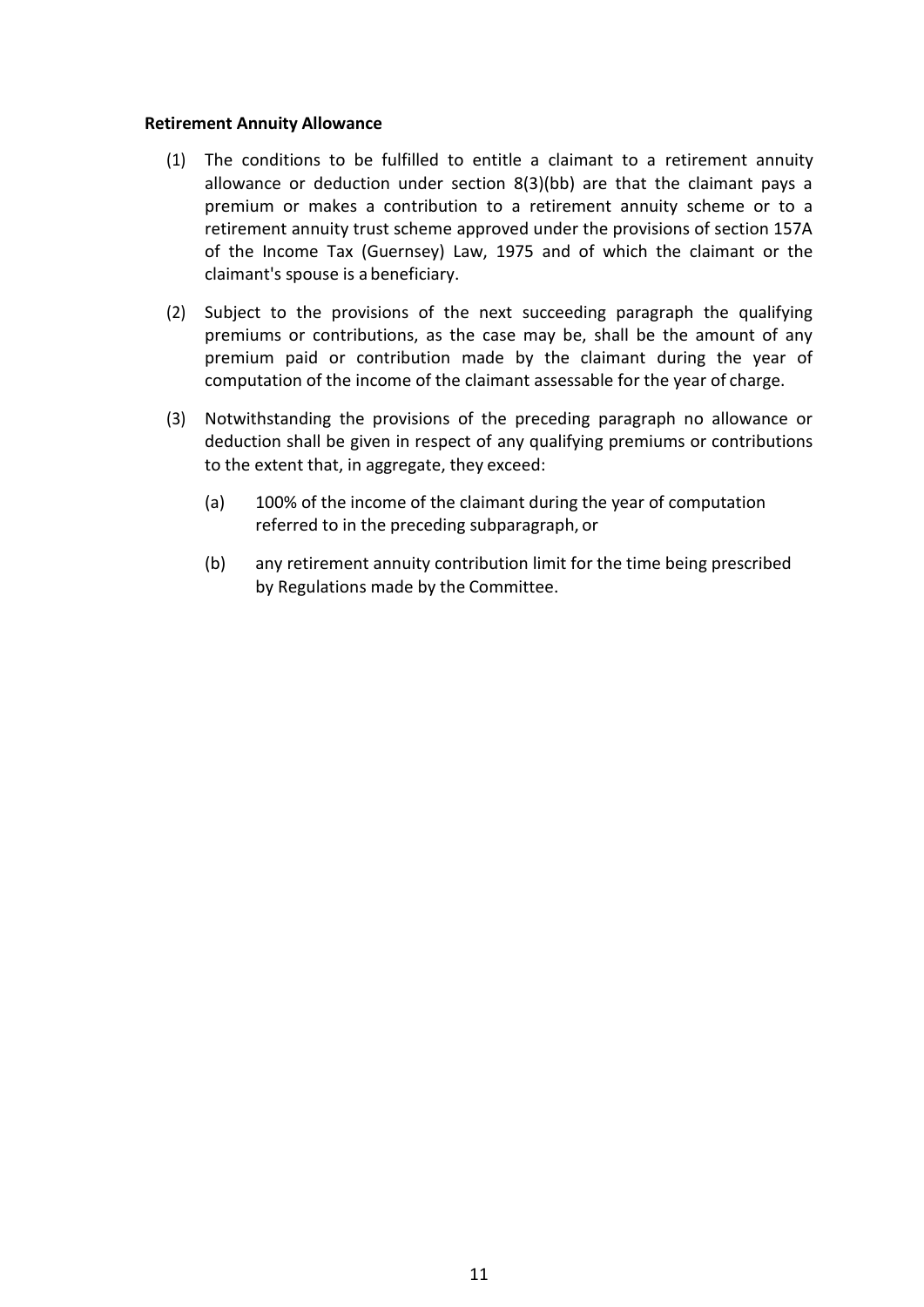#### **Transferability of unused allowances**

- *the allowances marked with an \* in the first schedule are transferable between taxpayers in the circumstances described in paragraph (i) below*
- *the allowances with an ^ in the first schedule are transferable between taxpayers in the circumstances described in paragraph (ii) below,*

*and in all cases transfer is subject to the conditions detailed below.*

(i) transfers between married couples or couples in a civil partnership

Any allowances due to an individual which are greater than the individual's own income may only be transferred to the spouse, if at the commencement of the year of charge the claimant's spouse is living with the claimant as a married couple.

Provided that*,* should the marriage or a civil partnership end in the year of charge, by reason of divorce or separation, the allowance is proportioned on the basis of the number of days in the year of charge which precede that event, with the relevant proportion of any unused allowances prior to that event being automatically transferred.

For the purposes of this paragraph –

"divorce" means that the Court for Matrimonial Causes has made a Final Order on a decree of divorce or of nullity of marriage in respect of the marriage in question or that the courts of another jurisdiction have made a corresponding order in respect thereof, and includes an order for the dissolution of a civil partnership, and

"separation" means that the couple are living separately as fully and as completely as though they had never been married or in a civil partnership, as the case may be.